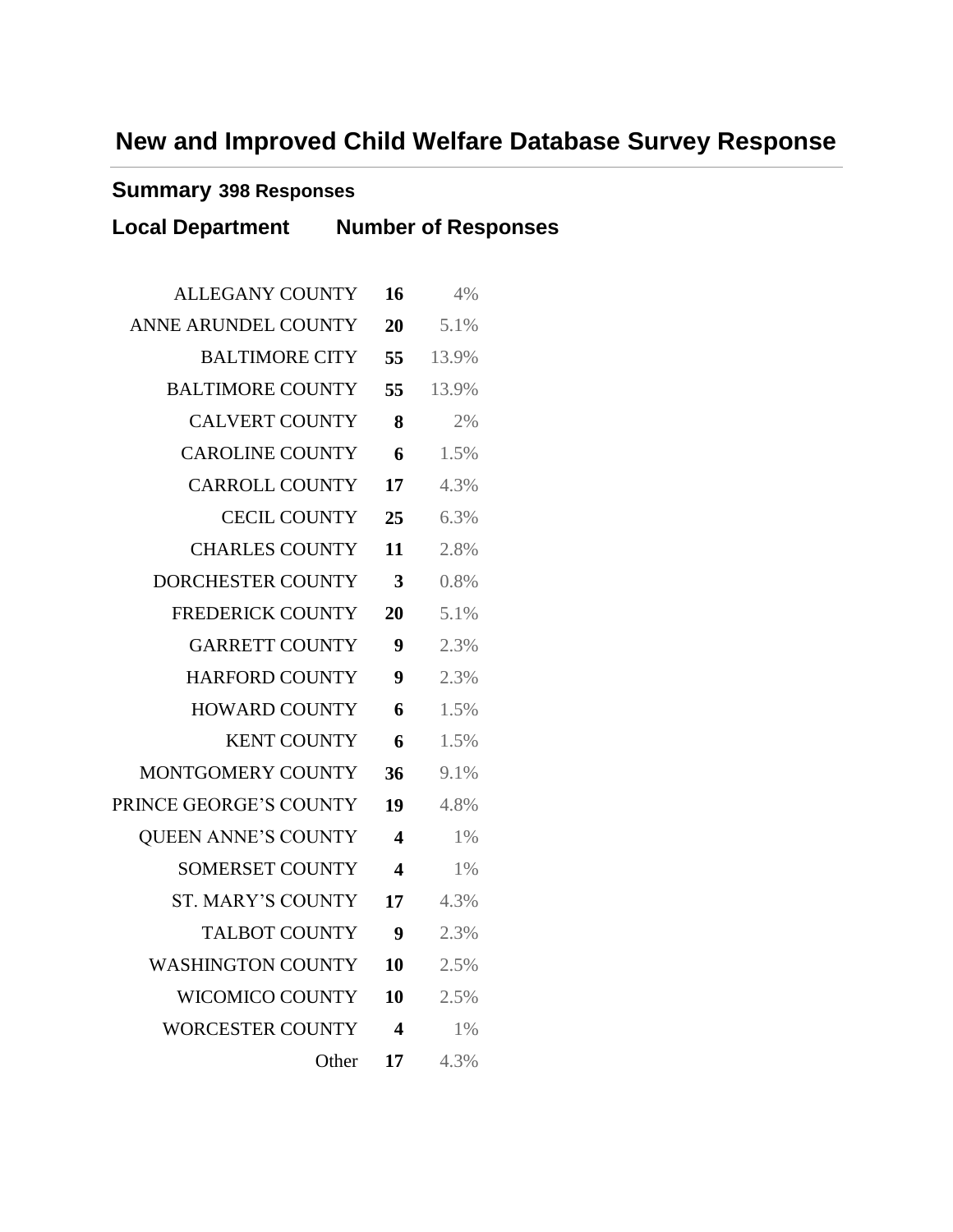### **What features do want to see?**

| <b>Question</b>                                                                                                   |                | Count |
|-------------------------------------------------------------------------------------------------------------------|----------------|-------|
| Cleaner search process                                                                                            | 25             | 63.8% |
| Easier way to Merge records                                                                                       | 229            | 57.5% |
| Undo process to correct user error                                                                                | 258            | 64.8% |
| Process based functionality that allows you to know step by step what is needed<br>and what needs to be completed | 253            | 63.6% |
| Better Help                                                                                                       | 99             | 24.9% |
| As system that is not chopped up. No Folders, No Tabs, no Links                                                   | 13<br>$\bf{0}$ | 32.7% |
| What do I need to do today, this week (scheduler)                                                                 | 194            | 48.7% |
| Desk Manager                                                                                                      | 78             | 19.6% |
| Able to create Ad Hoc Reports                                                                                     | 92             | 23.1% |
| Quick Help on line                                                                                                | 103            | 25.9% |
| Case at a Glance                                                                                                  | 203            | 51%   |
| The ability to complete Forms and have that information populate to the system                                    | 306            | 76.9% |
| Responses from one question that will be intuitive to respond to other forms that<br>have similar questions       | 25<br>3        | 63.6% |
| While I am interviewing a client, the system will remind me of other work that is 133<br>due but not completed    |                | 33.4% |

## **What would you like to see added to the new System?**

| Better way to search for Providers for service logs | 228 | 57.4% |
|-----------------------------------------------------|-----|-------|
| Easier way to search Placements                     | 151 | 38%   |
| <b>Remove Redundancy</b>                            | 291 | 73.3% |
| Google maps                                         | 66  | 16.6% |
| Easier way to create new referrals                  | 137 | 34.5% |
| Easier way to set up household members              | 213 | 53.7% |
| Search and Identify Resources and Placements        | 138 | 34.8% |
| Ability to get electronic signatures                | 217 | 54.7% |
| Forms that can be accessed from phones or tablets   | 261 | 65.7% |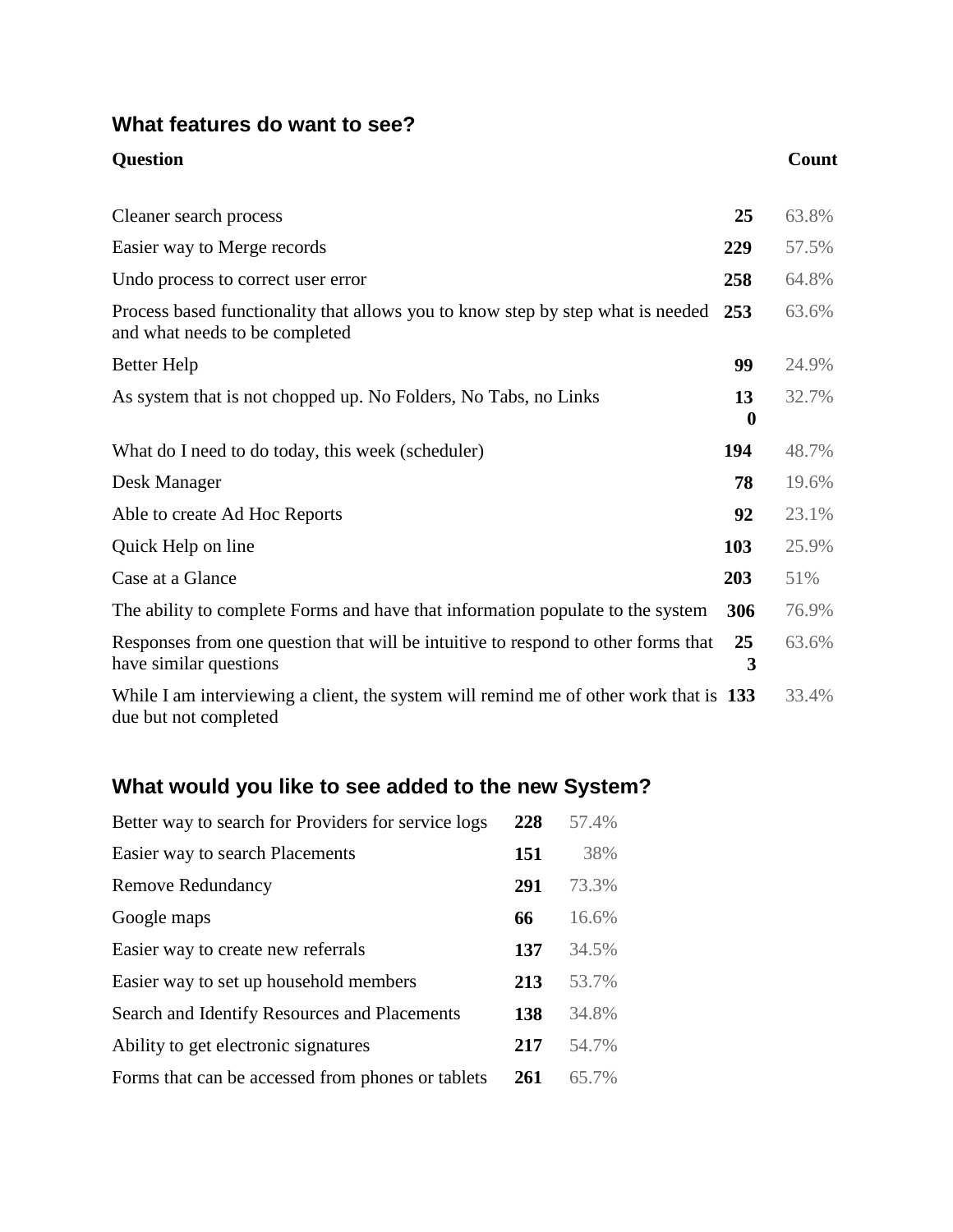| System accessible without using DHR equipment 219 |     | 55.2%         |
|---------------------------------------------------|-----|---------------|
| Interface to other computer systems               | 151 | 38%           |
| Other                                             |     | $46 \t11.6\%$ |

#### **What would not carry over to the New System?**

# **Question Count** Ticklers **172** 53.4% Current Search Limitations **159** 49.4% Inability to remove staff, clients and Provider records **150** 46.6% Inability to add CPS allegations **110** 34.2% Current Case Plan **56** 17.4% In-Home Service Progress Review **91** 28.3% **Other 19** 5.9%

### **What kind of Equipment would like to use**

| <b>Question</b>                              | Count      |       |
|----------------------------------------------|------------|-------|
| Tablet with at least 8 hour battery          | 274        | 69%   |
| <b>IPad</b>                                  | 220        | 55.4% |
| Android Phone                                | <b>120</b> | 30.2% |
| <b>IPhone</b>                                | 153        | 38.5% |
| <b>Windows Phone</b>                         | 35         | 8.8%  |
| Laptop                                       | <b>210</b> | 52.9% |
| <b>Portable Printer</b>                      | 158        | 39.8% |
| State Issued Hot Spot for access to Internet | 259        | 65.2% |
| Wireless key board and mouse                 | 171        | 43.1% |
| Wireless headset to record to system         | 104        | 26.2% |
| Other                                        | 18         | 4.5%  |

## **Would you like to Participate in a Pilot?**